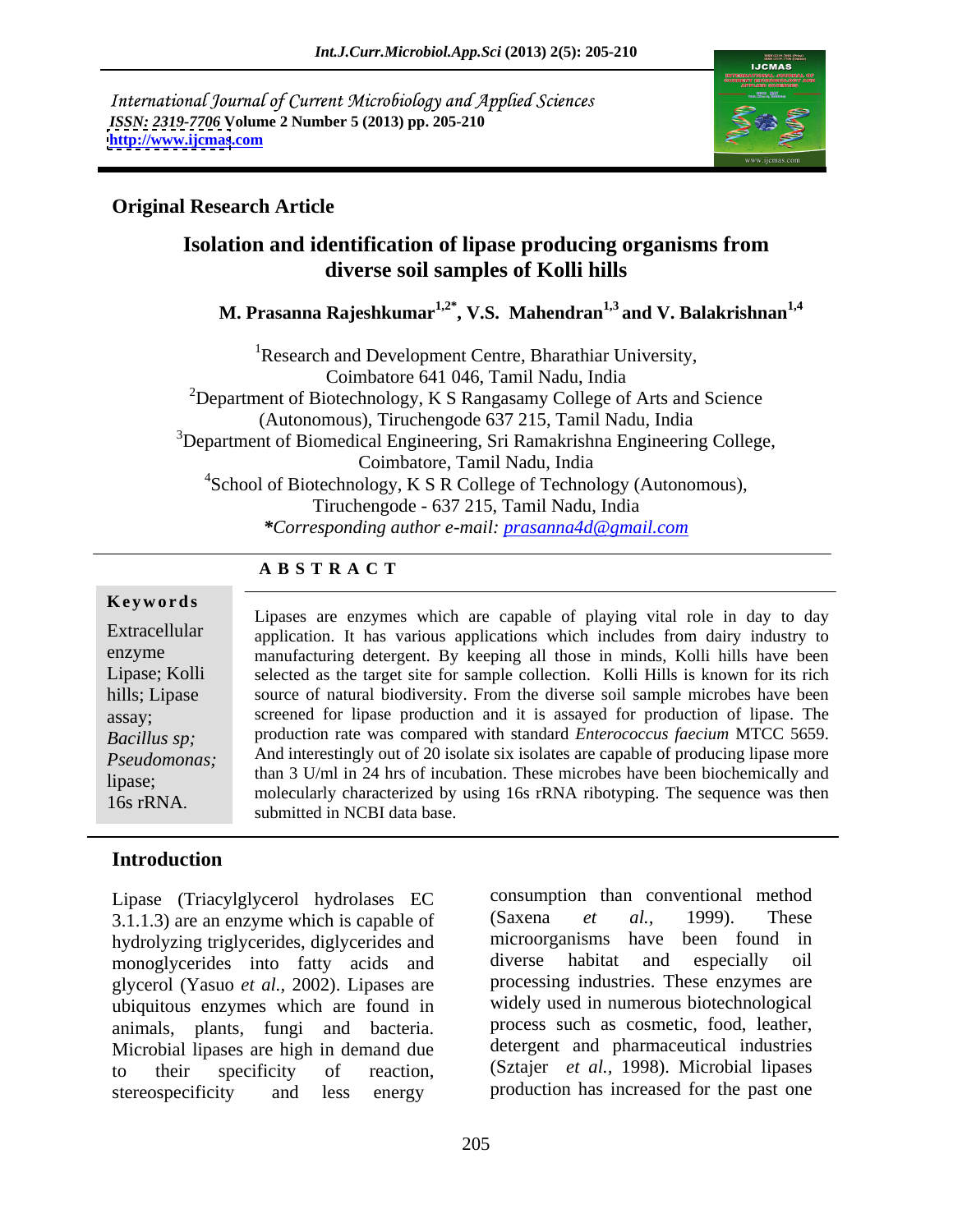decade, because of its potential application the entire samples were transferred to the in industries (Hasan *et al.,* 2009). When compared with plant and animal lipases bacterial lipase were well studied. The microorganisms are usually grown in nutrient medium supplemented with carbon source, nitrogen and phosphorous. Glycerol, triglycerides and bile salts are usually used as inducer for the production

Kolli hill is situated at an ever-so-pleasant the Namakkal district of Tamil Nadu state, 282.92 sq. km (Kumaran *et al.,* 1998). The Kolli Mountains are covered with evergreen forest and are known for its rich

Kolli hill enjoys a salubrious climate throughout the year. This is fertile pocket in Namakkal district where exotic tropical fruits and medicinal plants grow in plenty. Annual rainfall is 1324 mm, which is received largely between May and December (Meteorological report, 1970 - 1999). Annual mean temperatures of maximum and minimum are  $35^{\circ}$ C and  $\frac{\text{Vannant et }u_i, 2011}{{\text{magnot}}}}{250}$ maximum and minimum are 55 c and<br>18°C respectively (Harikrishnan, 1977). The type of soil is red loamy and black soil. The Kolli is considered to be one of the richest biodiversity. The objective of the present study is to isolate bacteria from soil in various places of Kolli hills and biochemically characterize the  $\frac{61}{2}$  2011)  $\frac{1}{2}$  microorganisms and to assay the lipase  $\frac{1}{2}$ . 2011). production.

# **Materials and Methods**

Soil samples were collected in Kolli hills. Eight different soil sites were selected and laboratory and stored less than 4°C.

### **Isolation of Lipolytic Bacteria**

of lipases (Kishore *et al.,* 2011). 0.85% sterile saline water. Serial dilution altitude ranging from 1000 to 1300 m  $0.85\%$  saline water upto  $10^{-6}$  dilutions above mean sea level  $(11^{\circ}10^{\circ}-11^{\circ}30^{\circ})$  were prepared. From the diluted samples latitude and  $78^{\circ}15' - 78^{\circ}30'$  E longitude) in  $0.1 \text{ ml of } 10^{-4}$  and  $10^{-5}$  was plated on South India. Kolli hill has an area of supplemented with Tween 80. Plates were biodiversity. studies (Mobarak-Qamsari *et al.,* 2011). Dilution plate method was performed for isolation of lipolytic bacteria from collected soil sample. One gm of soil samples were transferred to 10 ml of was performed by transferring one ml of aliquot from each of the samples to 9 ml of  $-6$  dilutions dilutions and the state of the state of the state of the state of the state of the state of the state of the state of the state of the state of the state of the state of the state of the state of the state of the state of was plated on nutrient agar and nutrient agar incubated for  $48-72$  h at  $37^{\circ}$ C. Colonies °C. Colonies with zone of clearance was picked and stored in to sterile nutrient slant for further

## **Lipase production medium:**

The production medium consist of  $(\%w/v)$ Peptone 0.2, NH<sub>4</sub>H<sub>2</sub>PO<sub>4</sub> 0.1; NaCl 0.25; MgSO<sub>4</sub>.7H<sub>2</sub>O 0.04; CaCl<sub>2</sub>.2H<sub>2</sub>O 0.04; Olive oil 2.0 (v/v); pH 7.0; 1-2 drops of Tween 80 as emulsifier. (Mobarak- Qamsari *et al.,* 2011). Overnight cultures were inoculated into the 250ml Erlenmeyer flasks containing 100ml media and were kept in rotary shaker for 150rpm. Sample were collected after 24 hours and centrifuged at 10,000 rpm for 10mins at 4°C. The cell filtrate was used as a source of extracellular enzyme lipase (Aliyu *et al.,* 2011).

## **Assay for lipase activity**

**Sample collection site and intervally at substantially at 30°C by** using spectrophotometrically at 30°C by The activity of lipase was demonstrated by using *p*-nitrophenol palmitate (pNPP) as a substrate (Winkler and Stuckmann, 1979).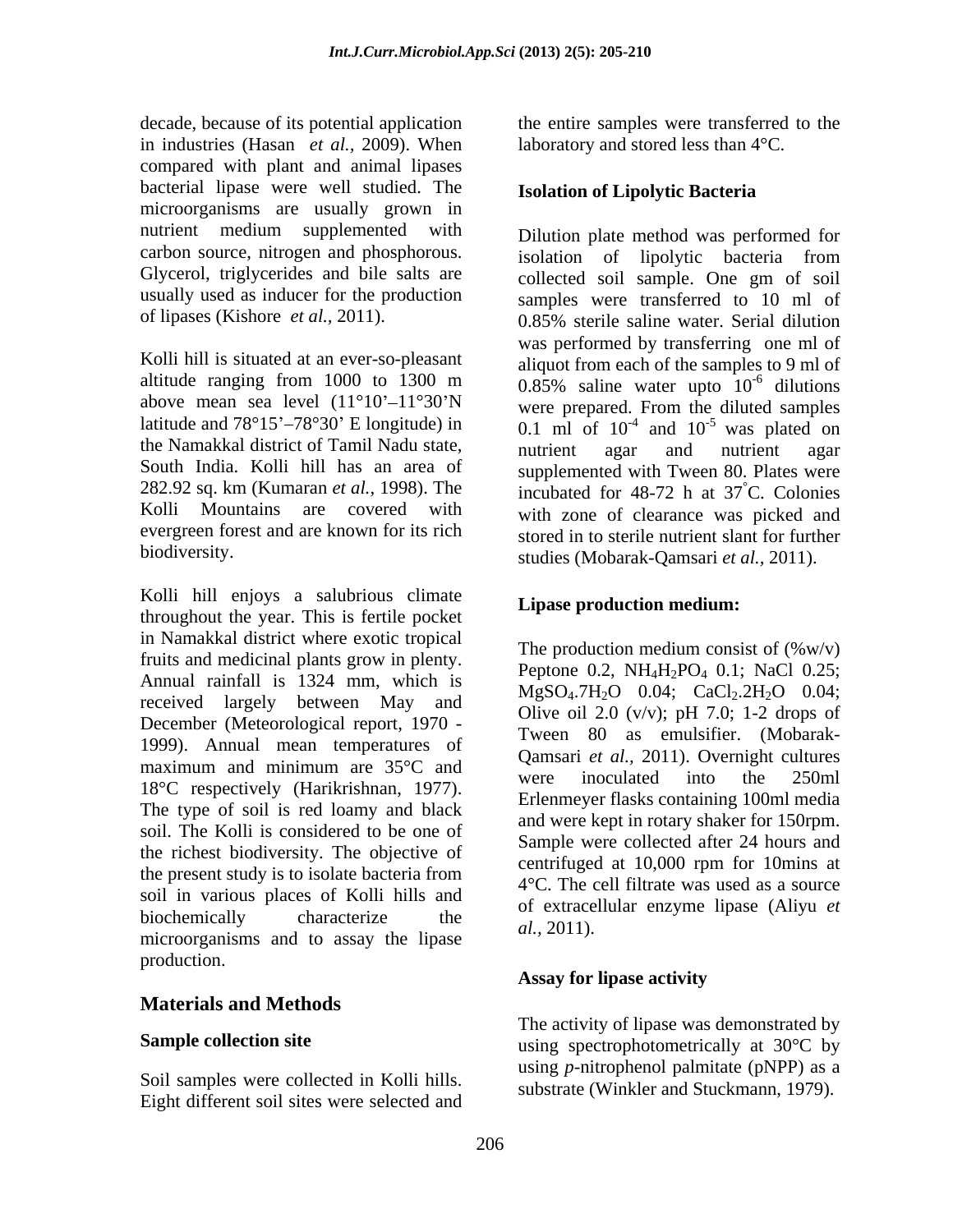The composition of reaction mixture was in Tween 80 plate. Lipolytic bacteria were 700 µl *p*NPP solution and 300 µl of lipase isolated from the plate and enriched in solution. The *pNPP* solution was prepared Mutrient broth by periodic sub culturing. by adding the solution A (0.001 g *p*NPP in Fifty two lipase producers gave positive one ml isopropanol) into solution B (0.01 results in plates showing lipolytic zone. g gum arabic, 0.02 g Sodium Twenty different bacterial strains were deoxycholate, 50 µl Triton X-100 and 9 ml screened which are capable of producing of 50 mM Tris-HCl buffer, pH 8) with stirring until it was dissolved. The been given individual strain code for absorbance was measured at 410 nm for identification (KPL1, KPL2... KPL20) the first 2 min of reaction. *Enterococcus faecium* MTCC 5695 was used as a standard for lipolytic bacteria. One unit **Assay for lipase activity** was defined as that amount of enzyme that liberated 1 µmol of pNP per minute Even though 20 isolates are capable of ( $\varepsilon$ :1500*l*/mol cm) under the test conditions producing lipase. Further these isolates (Karadzic *et al.,* 2006). were subjected for lipase production along

The taxonomical characteristics of the bacteria were determined by conventional biochemical test methods (Sneath *et al.,* KPL8, KPL9, KPL13 and KPL20) are 1986; Holt *et al.,* 1994; Osterhout *et. al.,* 1998; MacFaddin, 2000). The isolated culture which showed maximum production rate six isolates were selected productivity were selected and for further studies. Interestingly isolates characterized based on Bergey's manual of KPL8 and KPL9 showed maximum systemic bacteriology and by using 16s rDNA analysis. The genomic DNA was extracted by Hosek *et al*., (2006). Then the extracted DNA was then amplified by 16s Molecular characterization and rRNA specific primer 8F: 5'- **identification of the Bacteria** AGAGTTTGATCCTGGCTCAG - 3 1492R: 5'-ACGGGCGGTGTGTAC-3'. After the microscopic examination and Then the amplified product was sequenced in automated gene sequencer ABI Prism. has produced maximum lipase is

## **Screening of isolate for Lipase activity**

Lipase producing microbial culture were isolated from different sites of Kolli hills by serially diluting the samples and plated lipolytic zone. The twenty isolates have identification (KPL1, KPL2... KPL20) and were used for further studies.

### **Assay for lipase activity**

**Molecular characterization and** *Enterococcus faecium* MTCC 5659 in **identification of the Bacteria** lipase production medium. This *E. faecium* with the standard lipolytic bacteria MTCC 5659 shows a maximum lipase activity of 4.280 U/ml (Fig.1). Among the 20 isolates six isolates (KPL1, KPL7, capable of producing lipase above 3 U/ml in 24hrs of incubation. Based on this production rate six isolates were selected KPL8 and KPL9 showed maximum activity than the standard *E. faceium* MTCC5659.

### **Molecular characterization and identification of the Bacteria**

**Results and Discussion** *Bacillus tequilensis, Bacillus subtilis,* biochemical tests the six isolates which has produced maximum lipase is characterized and was identified as *Pseudomonas* sp, *Bacillus subtilis* and *Bacillus flexus* respectively. Akanbi *et al*., (2010) has identified and reported lipase producing *Bacillus cereus* using 16s rRNA sequence analysis. The sequences were submitted in NCBI BLASTN and analyzed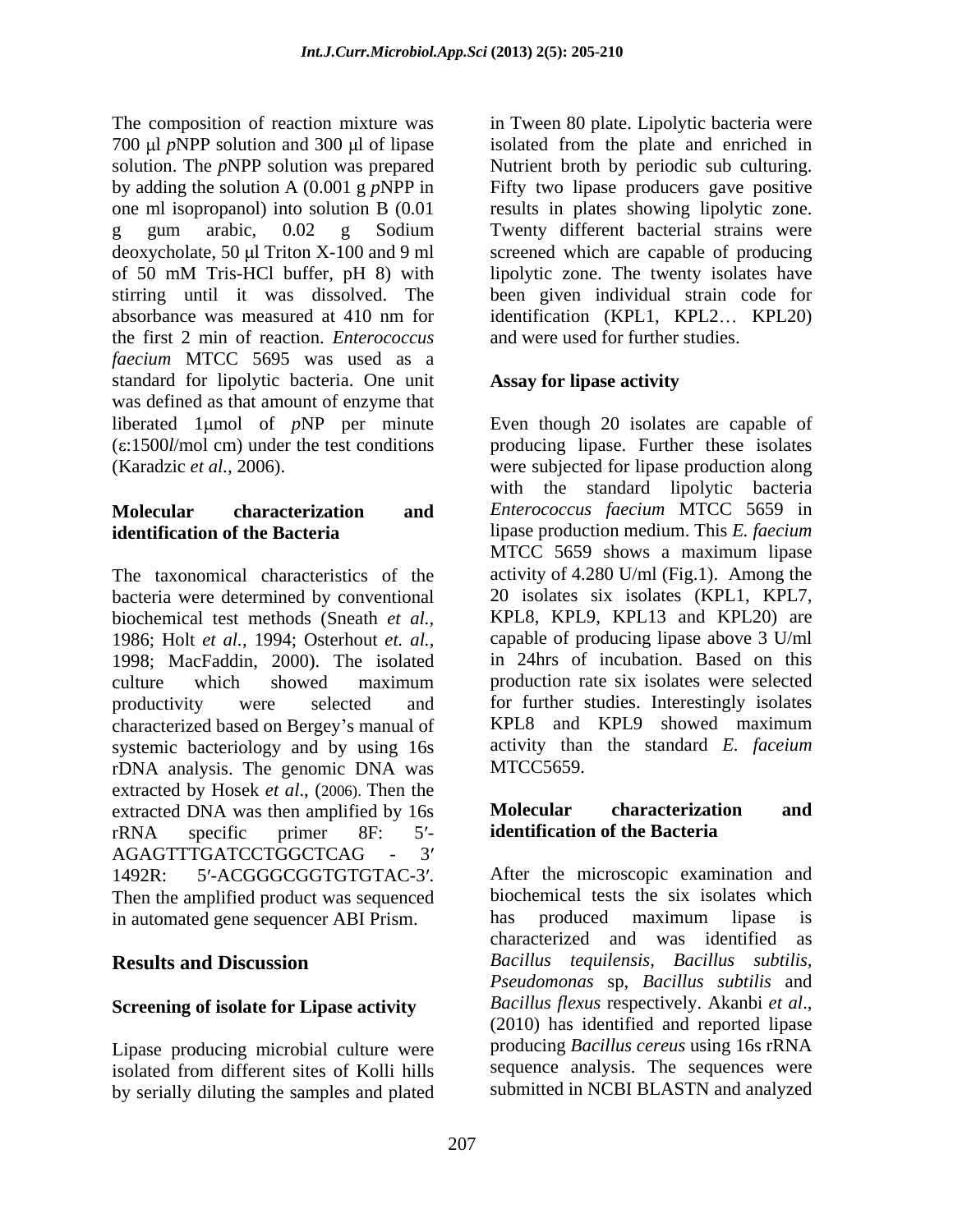| <b>Tests</b> | KPL <sub>1</sub> | KPL <sub>7</sub> | KPL 8         | KPL 9         | <b>KPL 13</b> | <b>KPL 20</b>            |
|--------------|------------------|------------------|---------------|---------------|---------------|--------------------------|
| Grams test   | $+$ Rod          | $+$ Rod          | $\sim$ $-$    | $+$ Rod       | $+$ Rod       | $+$ Rod                  |
| Motility     |                  |                  |               |               |               |                          |
| Indole       | $+$              | $\sim$           | $\sim$ $-$    | $\sim$ $\sim$ | $\sim$        | $\sim$ $-$               |
| MR           |                  | $\sim$           | $\sim$        |               |               |                          |
| VP           |                  |                  |               |               |               | $\overline{\phantom{0}}$ |
| Citrate      |                  | $\sim$ $-$       | $\sim$ $\sim$ |               |               |                          |
| Catalase     |                  |                  |               |               |               | $\sim$ $-$               |
| Oxidase      |                  |                  |               |               |               |                          |
| Sucrose      |                  |                  |               |               |               |                          |
| Maltose      |                  |                  |               |               |               |                          |
| Lactose      |                  |                  |               |               |               |                          |
| Fructose     |                  | $\sim$ $\sim$    |               |               |               |                          |
| Spore        | Central          | Central          |               | Central       | Central       | Central                  |
| Urease       |                  |                  |               |               |               |                          |

**Table.1** Biochemical characterization of six isolates from the soil samples of Kolli Hills

+ Positive reaction ; - Not detected

**Table.2** Selected six isolated organism from the Kolli hill soil

| <b>Isolate</b> | <b>Strain code</b> | Organism                      | <b>NCBI Accession</b><br><b>Number</b> |
|----------------|--------------------|-------------------------------|----------------------------------------|
|                | KPL <sub>1</sub>   | <i>Bacillus tequilensis</i>   | KC822925                               |
|                | KPL'               | <b>Bacillus</b> subtilis      | KC822926                               |
|                | KPL <sub>8</sub>   | $\mid$ <i>Pseudomonas</i> sp. | KC823232                               |
|                | KPL <sub>9</sub>   | <b>Bacillus subtilis</b>      | KC822927                               |
| 12<br>⊥⊾       | KPL 13             | <b>Bacillus subtilis</b>      | KC823231                               |
| $20^{\circ}$   | <b>KPL 20</b>      | <b>Bacillus flexus</b>        | KC849389                               |

**Figure.1** Lipase assay for 20 different isolate along with control *Enterococcus faecium* MTCC 5659.



**L i p a s e a c t i v i t y**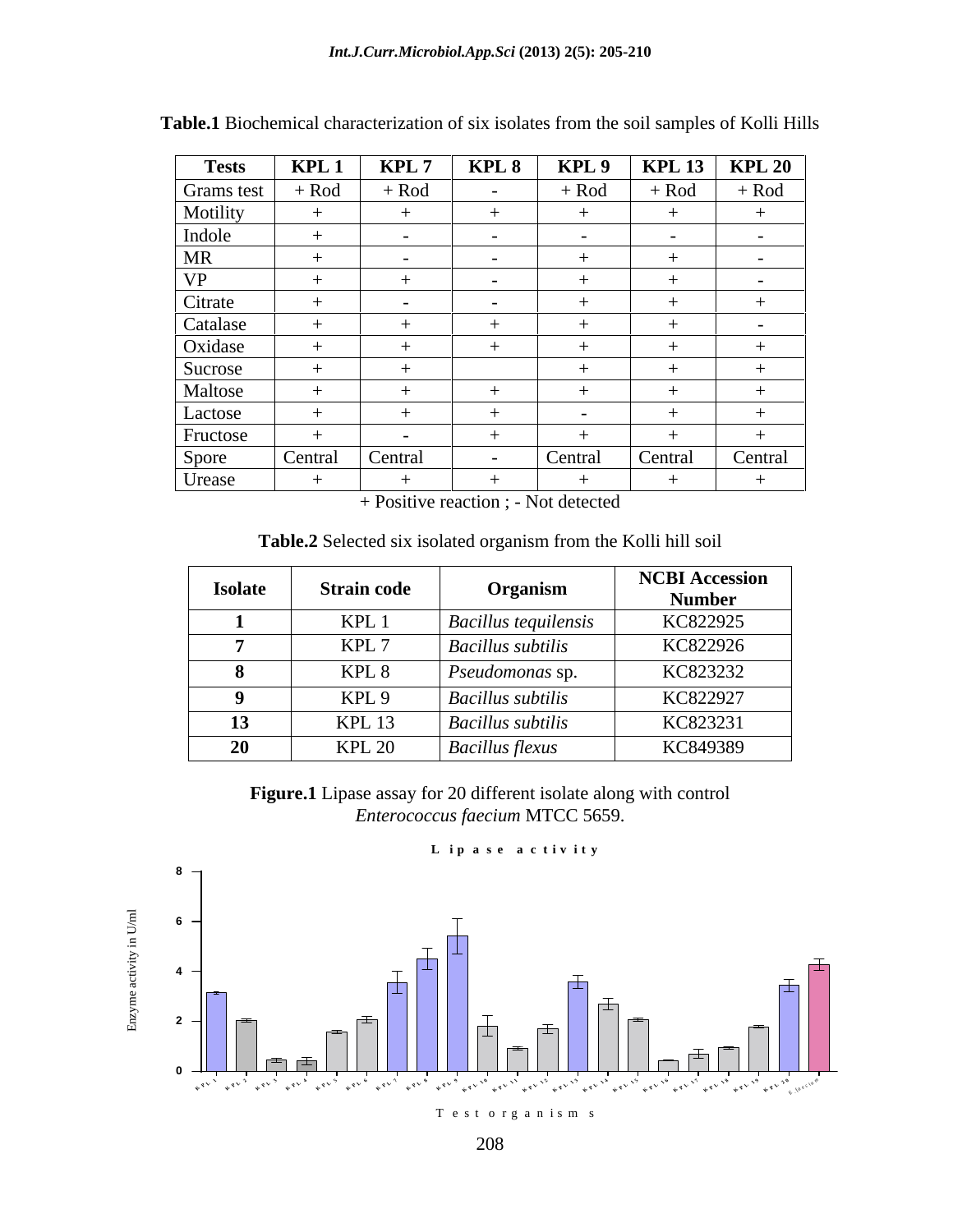for the bacterial class and species with the Hasan, F., A.A. Shah and Hameed, A., other sequences. Then it is submitted and accession numbers have been allotted to all the isolates. The details are shows in Table 1 and 2. Adv.27: 782-798.

From these studies it is very clear that *Bacillus* sp is more predominant in the Gram Segative environmental soil samples of Kolli hills which contribute the production of lipase. Cocci. Bergey's Manual of Today most of the country relies on microbial enzymes for commercial exploitation. Lipase have diverse role in day to day life. For example lipase are Hosek, J., P. Svastova, M. Morvkova, I. employed in various industries like detergent, dairy foods, beverages, health of mycobacterial DNA isolation from foods, fats, oils, paper, pharmaceuticals, bakery foods and cosmetics. These isolates can be used for further studies and the gene which is responsible for lipase production can be identified, isolated and cloned in expression vector and can get increased production of lipase. The *aeruginosa* isolated from putrid

Management, The Principal, The Head, Department of Biotechnology, K.S. biodiversity. Indian.J.Sci.Technol.4(8). Rangasamy College of Arts and Science (Autonomous), Tiruchengode, Tamil Anbazhahan, N., 1998. Indigenous or

- Hamzah M. Salleh, 2011. Highly a Malaysian hotspring and identified using 16S rRNA gene sequencing, Afri. J.Biotechnol. 10 (11): 2044-2052.
- Harikrishnan, M., 1977. Working plan for  $3<sup>rd</sup>$   $3<sup>rd</sup>$ of Tamil Nadu, India.
- 2009. Methods for detection and characterization of lipase: A comprehensive review. Biotechnol.
- Holt, J. G., N.R. Krieg, P.H.A. Sneath, J.T. Staley and Williams, S. T. 1994. Gram Negative Aerobic/Microaerophilic Rods and Cocci. Bergey's Manual of Determinative Bacteriology, 9<sup>th</sup>edn.  $th$  edn. Philadelphia: Lippincott Williams & Wilkins. pp. 93-168.
- Pavlik and Bartos, M., 2006. Methods of mycobacterial DNA isolation from different biological material: a review. Veterinarini Medicina. 51: 180-192.
- **Acknowledgement** metal working fluid. J. Biosci. Karadzic. I., A. Masui, L.I. Lidija Izrael Zivkovic, and Fujiwara. N. 2006. Purification and characterization of an alkaline lipase from *Pseudomonas aeruginosa* isolated from putrid mineral cutting oil as component of Bioeng.102: 82-89.
- The authors are thankful to the Kishore J. P., Manojkumar, Z. Chopdia and Raghunathan T.M., 2011. Lipase
- Nadu, India. local knowledge for sustainable **References** tribal Kolli hills. South Indian Kumaran, T.V., R. Jaganathan and biodiversity and food security in the Folklorist. 2(1): 7–25.
- Aliyu, S., A. Zahangir, A. Ismail and Mobarak-Qamsaari, E., R. Kasrathermostable extracellular lipase-<br> $\frac{2011}{2011}$  isose extraction to a producing *Bacillus* strain isolated from movel, lipase-producing bacterium<br>*Pseudomonas aeruginosa* KM110. Mobarak-Qamsaari, E., R. Kasra kermanshahi and Moosavi-nejad, Z. 2011. Isolation and identification of a novel, lipase-producing bacterium *Pseudomonas aeruginosa* KM110. Iran.J.Microbiol. 3: 92-98.
	- the Salem forest division, Government  $\frac{3}{1}$  cui. pp. 1-450. Final explicitum. MacFaddin, J. F., 2000. Biochemical Test for identification of Medical Bacteria. 3 rd edn. pp. 1-450. Philadelphia: Lippincott Williams and Wilkins.